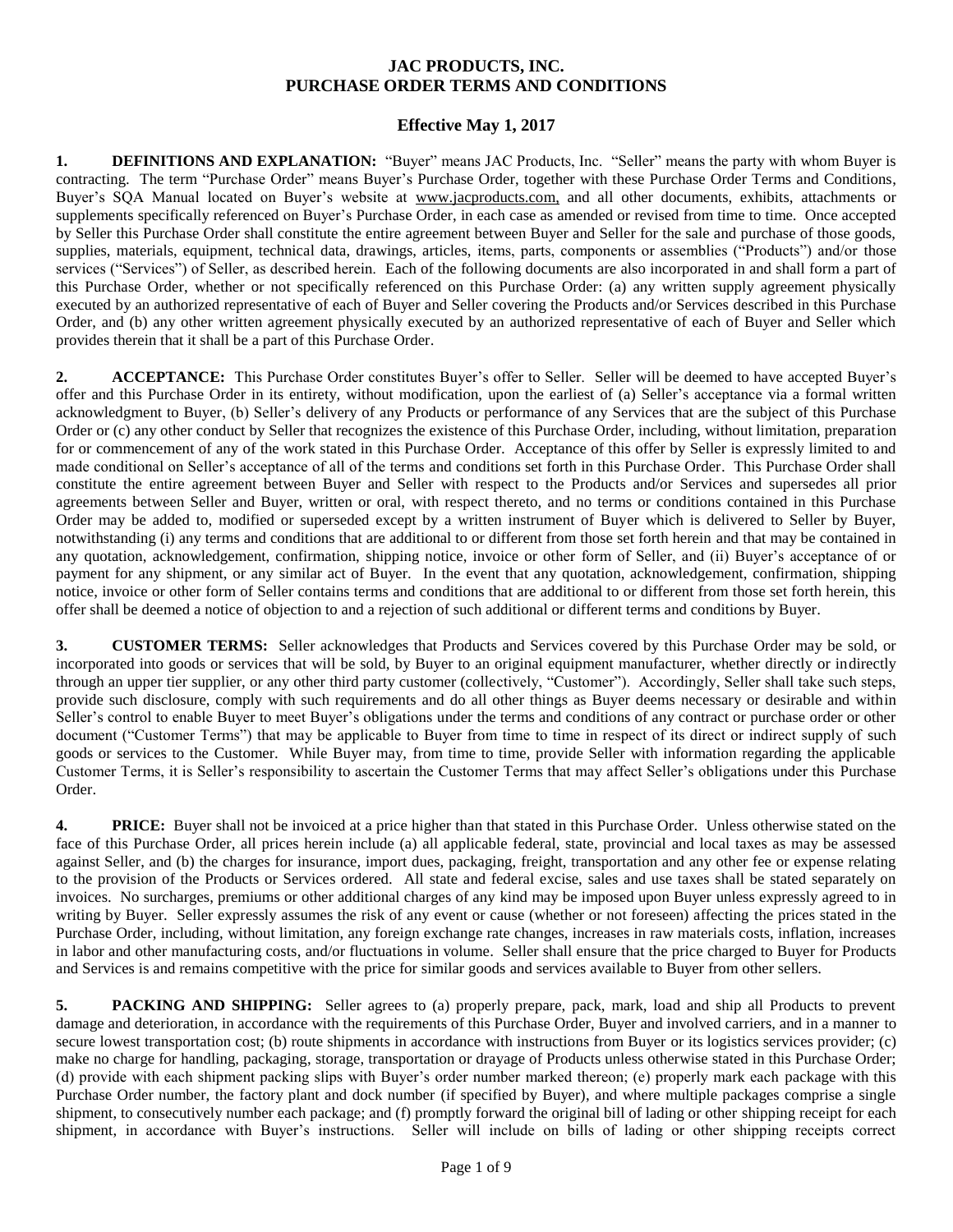identification of goods shipped in accordance with Buyer's instructions and carrier's requirements. The marks on each package and identification of the goods on packing slips, bills of lading and invoices shall be sufficient to enable Buyer to easily identify the Products. Any packaging made from wood (including pallets) must conform to the International Softwood Standards, including USDA regulation on wood packaging material imports. In the event Seller fails to comply with such standards, Seller shall be liable for all related replacement and transportation costs.

**6. INVOICE AND PAYMENT:** Seller agrees to: (a) promptly render after delivery of Products or performance of Services, correct and complete invoices to Buyer; and (b) to accept payment by check or, at Buyer's discretion, other cash equivalent, including electronic transfer of funds. No invoices shall be issued prior to delivery of Products or performance of Services. Seller shall comply with Buyer's instructions and then current policies with respect to the form, content and method for submission of all invoices. Seller's invoice must include a certification that all Products and Services covered by this Purchase Order were produced and performed in compliance with the applicable requirements of Sections 6, 7 and 12 of the Fair Labor Standards Act, as amended, and of regulations and orders of the United States Department of Labor issued in connection therewith. Payment terms shall be as set forth on the face side of this Purchase Order, or if not stated, shall be on the 60th day following Buyer's receipt of a proper invoice. For tooling, Seller will be paid when Buyer is paid by its Customer for such tooling. Where Seller is a directed supplier, Seller will be paid only after Buyer is paid by its Customer for the related Products or, as applicable, the goods into which such Products are incorporated. Time for payment shall not begin, and no payment will be made, prior to receipt of Products and/or performance of Services and until correct and complete invoices are received, and Buyer reserves the right to delay payment until the Products and/or Services have been accepted. Buyer may withhold payment pending receipt of evidence, in such form and detail as Buyer may direct, of the absence of any liens, encumbrances and claims on the Products and/or Services under this Purchase Order. Any payment shall not constitute acceptance of the Products and/or Services.

**7. DELIVERY:** Time and quantity are of the essence in the performance of this Purchase Order. Deliveries shall be made strictly in accordance with both the quantities and times specified in this Purchase Order. If quantities and/or delivery schedules are not specified on this Purchase Order or if this Purchase Order is designated a "blanket purchase order", Seller shall deliver Products to Buyer (and Buyer shall only be responsible to purchase Products from Seller) in accordance with the firm quantities and at the times and locations specified on Buyer's delivery schedules issued in connection with this Purchase Order. Buyer shall not be required to accept or make payment for any Products delivered to Buyer that are in excess of the firm quantities specified in this Purchase Order or Buyer's delivery schedules. Buyer may return over-shipments to Seller at Seller's expense. Buyer may change the rate of scheduled shipments or direct temporary suspension of scheduled shipments, neither of which shall entitle Seller to a modification of the price for Products or Services covered by this Purchase Order. Unless this Purchase Order provides that Buyer will purchase one hundred percent (100%) of its requirements from Seller, Buyer shall not be required to purchase Products or Services exclusively from Seller. From time to time, Buyer may provide Seller with, and Buyer's delivery schedules may contain, estimates, forecasts or projections of Buyer's future volume or quantity requirements for Products or Services and/or the term of a program to which such Products or Services relate. Such estimates, forecasts and projections are not binding on Buyer and Buyer makes no representation, warranty, guaranty or commitment of any kind or nature, express or implied, regarding any such estimate, forecast or projection provided to Seller.

**8. PREMIUM SHIPMENTS:** Premium shipping expenses and/or any other related expenses necessary to meet Buyer's scheduled delivery dates shall be Seller's sole responsibility. If Seller is unable to meet Buyer's delivery requirements using the transportation method originally specified by Buyer and Buyer requires a more expeditious method of transportation for the Products to meet such delivery requirements, Seller shall, at Buyer's option: (a) promptly reimburse to Buyer the entire cost of the more expeditious method of transportation; or (b) allow Buyer to reduce its payment of Seller's invoices by the entire cost of the more expeditious method of transportation.

**9. TITLE AND RISK OF LOSS:** Unless otherwise specified herein, regardless of the F.O.B. point, Seller agrees to bear all the risk of loss, damage, or destruction of the Products ordered herein which occur prior to acceptance by Buyer. No such loss, damage, or destruction shall release Seller from its obligations hereunder. Title to the Products shall pass from Seller to Buyer F.O.B. Buyer's plant. Passing of title upon such delivery shall not constitute acceptance of the Products by Buyer nor relieve Seller of any of its obligations hereunder.

**10. CHANGES:** Buyer reserves the right at any time, by providing written notice to Seller, to direct changes or cause Seller to make changes under this Purchase Order, including, without limitation, in any one or more of the following: (a) drawings, designs or specifications of the Products or Services; (b) increases or decreases in quantities; (c) method of shipping or packing; (d) inspection, testing and quality control; (e) delivery schedules; and (f) amount of Buyer-furnished property; and Seller agrees to promptly make such changes. If any such change causes an increase or decrease in price or in the time required for any part of the work under this Purchase Order resulting from such change, an equitable adjustment shall be made by Buyer in the price paid to Seller or in the delivery schedule, as appropriate, after receipt of documentation by Buyer, and in such form and detail as Buyer may direct. Any changes to this Purchase Order shall be made in accordance with Paragraph 2 of this Purchase Order. Seller shall be deemed to have waived any claim for adjustment under this Paragraph unless asserted within ten (10) days from the date of the receipt by Seller of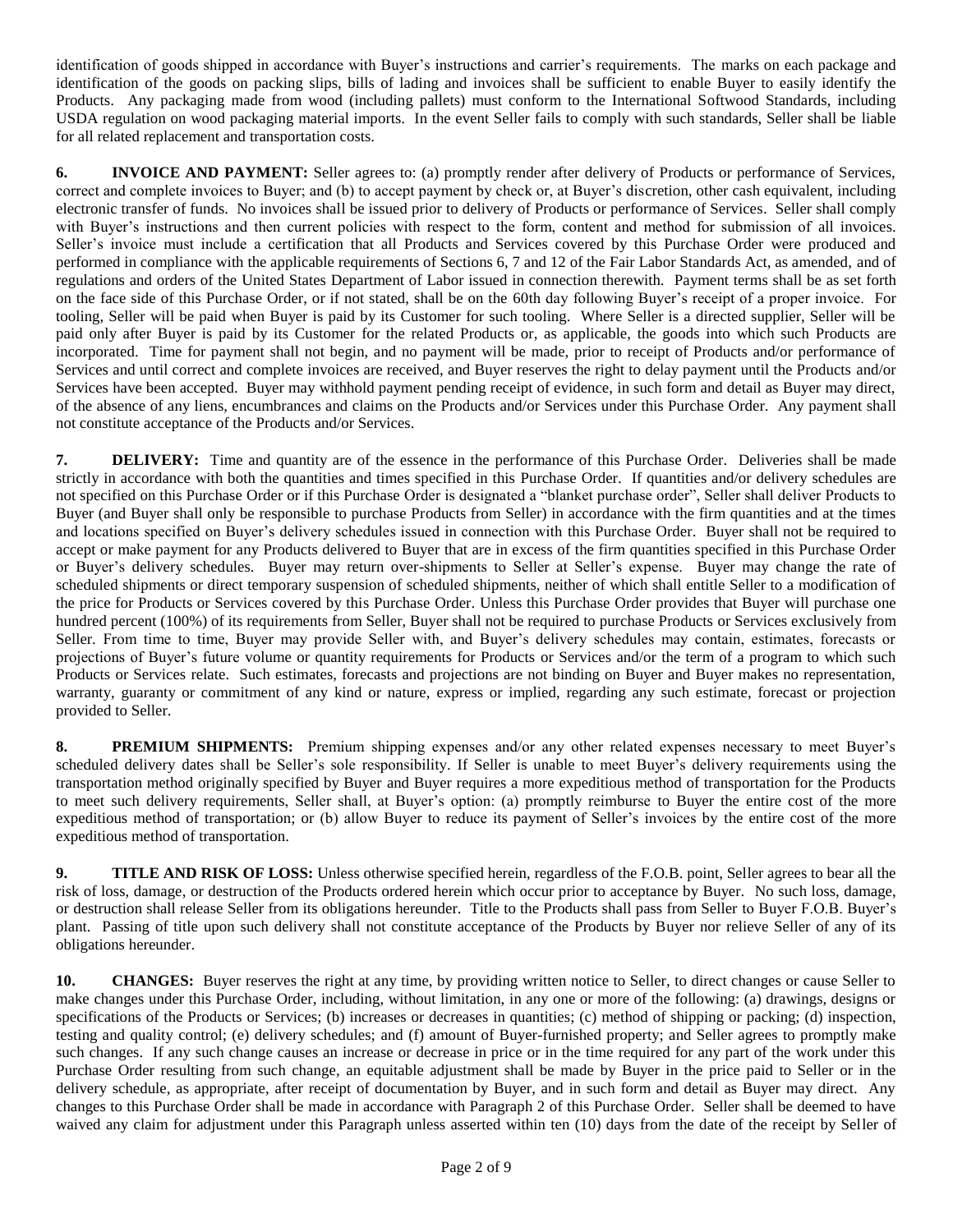Buyer's written notice. Buyer has the right to examine any of Seller's pertinent books and records for the purpose of verifying Seller's claim. Nothing in this Paragraph shall excuse Seller from proceeding with this Purchase Order as changed, including failure of the parties to agree upon any adjustment to be made under this Paragraph. Seller may not make any changes under this Purchase Order or to the Products or Services covered by this Purchase Order without the express prior written approval of an authorized representative of Buyer, including, but not limited to, any change to (1) any third party supplier to Seller of services, raw materials or goods used by Seller in connection with its performance under this Purchase Order, (2) the facility from which Seller or such supplier operates, (3) the nature, type or quality of any services, raw materials or goods used by Seller or its suppliers in connection with this Purchase Order; or (4) the production method, or any process used in the production or provision of any Products or Services under this Purchase Order.

**11. INSPECTION:** Seller agrees that all Products and Services are subject to inspection and acceptance or rejection by Buyer. Buyer shall have the right to enter Seller's facility at reasonable times to inspect the facility, Products, Services, materials and any property of Buyer covered by this Purchase Order during manufacture, prior to shipment, and at the delivery destination, notwithstanding the F.O.B. point or any payment or prior inspection at the source of shipment. Buyer's inspection of the goods, whether during manufacture, prior to delivery or within a reasonable time after delivery, shall not constitute acceptance of any workin-process or finished goods. Final inspection will be made at a reasonable time after receipt of Products or Services. Inspection and acceptance of any Products or Services by Buyer shall not be deemed to alter or affect the obligations of Seller or the rights of Buyer and its Customers under warranties contained herein or as may otherwise be provided by law. Buyer's failure to inspect any of the Products or Services shall neither relieve Seller from responsibility for such Products or Services that are not in accordance with the requirements of this Purchase Order nor impose liability on Buyer therefor.

**12. NONCONFORMING GOODS:** Seller will ensure overall compliance with all quality requirements of Buyer and Buyer's Customer, including, without limitation, all requirements specified in Buyer's SQA Manual and all requirements necessary to maintain TS compliance. Any tender of Products or Services which is nonconforming as to the quality or the delivery schedule shall constitute a breach of this Purchase Order and Buyer shall have the absolute right to reject or revoke its acceptance of such Products or Services. Buyer shall notify Seller as to such rejection or revocation of acceptance and Buyer shall have all remedies as provided by law and this Purchase Order. In the event Seller is required to perform any Services on any Product, Seller will be responsible for the full cost of any Product that is determined to be scrap as a result of nonconforming Services. To the extent Buyer rejects Products as nonconforming or revokes acceptance, the quantities under this Purchase Order will automatically be reduced, and no substitution or replacement shall be made, unless authorized in writing by Buyer. Nonconforming Products will be held by Buyer for disposition in accordance with Seller's instructions at Seller's risk. Seller's failure to provide written instructions within ten (10) days (or such shorter period as may be commercially reasonable under the circumstances) after notice of nonconformity shall entitle Buyer, at Buyer's option, to charge Seller for storage and handling or to dispose of the Products, without liability to Seller. Payment for nonconforming Products or Services shall not constitute an acceptance thereof, limit or impair Buyer's right to assert any legal or equitable remedy, or relieve Seller's responsibility for latent defects.

**13. FORCE MAJEURE:** Any delay or failure of either party to perform its obligations hereunder shall be excused if, and only to the extent that, the party is unable to perform specifically due to an event or occurrence beyond the reasonable control of the party and without its fault or negligence, such as: acts of God, actions by any governmental authority (whether valid or invalid), fires, floods, windstorms, explosions, riots, natural disasters, wars, sabotage, inability to obtain power, material, equipment or transportation, or court injunction or order; provided that written notice of such delay (including the anticipated duration of the delay) shall be given by the affected party to the other party within three (3) business days of the event or occurrence giving rise to the delay. During the period of such delay or failure to perform by Seller, Buyer at its option, may have any Services to be performed by Seller hereunder performed by another party or purchase Products from another party and reduce its schedules to Seller by such quantities, without liability to Seller, or have Seller provide Products from other sources in quantities and at times requested by Buyer and at the price set forth in this Purchase Order. If requested by Buyer, Seller shall, within three (3) business days of such request, provide adequate assurances that the delay shall not exceed thirty (30) days. If the delay lasts more than thirty (30) days or Seller does not provide adequate assurance that the delay will cease within thirty (30) days, Buyer may immediately terminate this Purchase Order without any liability to Seller. Before any of Seller's labor contracts expire and as soon as Seller anticipates or learns of any impending strike, labor dispute, work stoppage or other disruption at Seller's facilities that might affect the delivery of Products to Buyer, Seller will produce (and locate in an area that will not be affected by any such disruption) a finished inventory of Products in quantities sufficient to ensure the supply of Products to Buyer for at least thirty (30) days after such disruption commences. Seller acknowledges and agrees that the change in cost or availability of materials, components or services based on market conditions, supplier actions, labor strike or other labor disruption, or contract disputes will not excuse performance by Seller under theories of force majeure, commercial impracticability or otherwise and Seller expressly assumes these risks.

**14. WARRANTY:** Seller expressly warrants that all Services provided or Products delivered under this Purchase Order shall conform to the specifications of this Purchase Order (including, without limitation, all specifications, documents, drawings, samples, or descriptions furnished to or by Buyer in connection with this Purchase Order), shall be free from any liens, encumbrances and rights of third parties, and shall be of good material and workmanship, merchantable and free from defects. Seller further warrants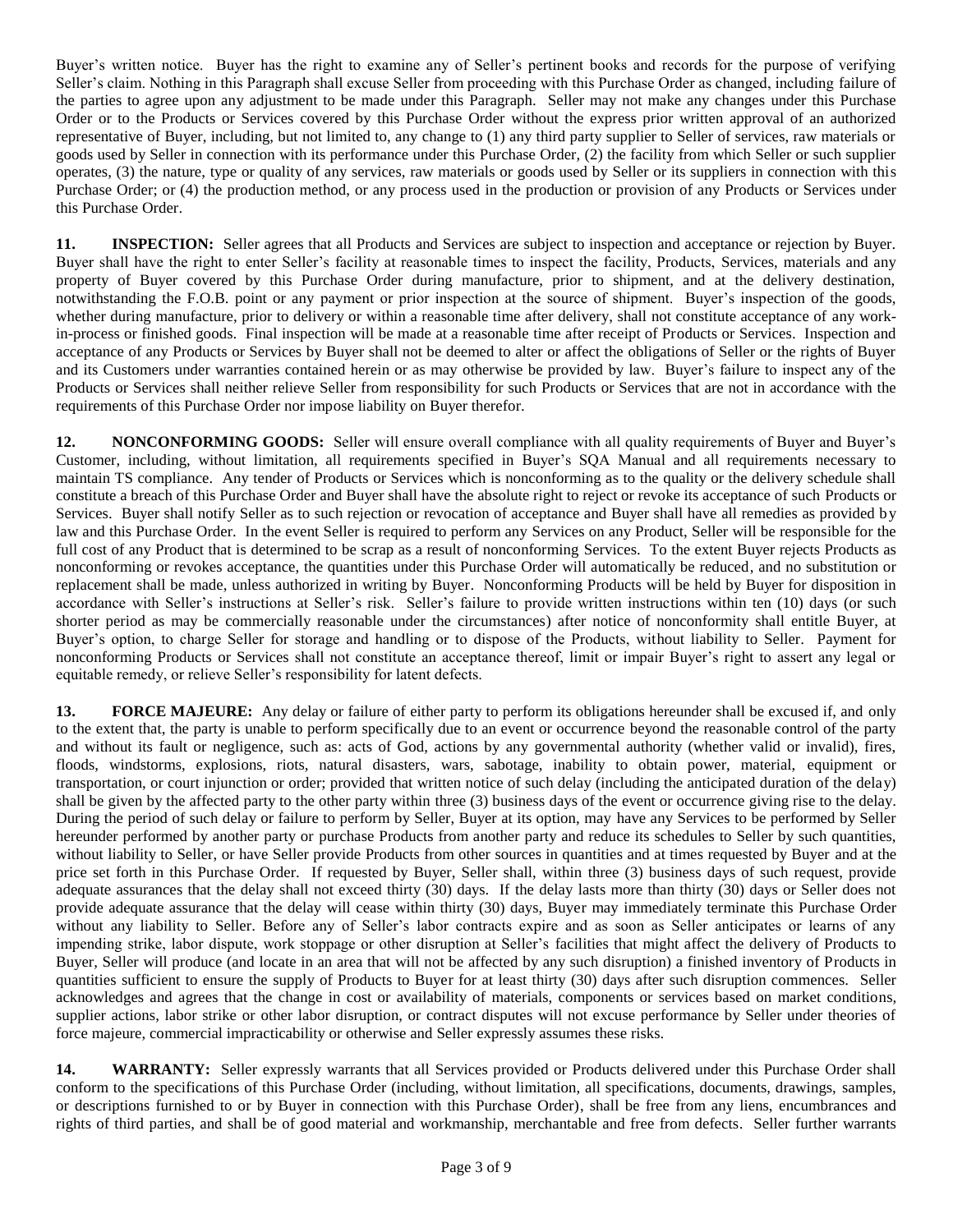that all Services provided or Products delivered under this Purchase Order shall comply with all industry standards and guidelines and all applicable laws, statutes, regulations, and orders in force in countries where such Products or Services and products equipped with such Products or Services are to be used and/or sold and shall be in compliance with all other standards and agreements incorporated and made a part of this Purchase Order. Seller acknowledges that Seller knows of Buyer's intended use and expressly warrants that all Products covered by this Purchase Order shall be fit for the particular purpose intended by Buyer. All of Seller's warranties under this Purchase Order shall extend to Buyer and Buyer's affiliates, successors, subsidiaries, Customers and any other users of the Products or Services or products equipped with such Products or Services and shall remain in effect for the longer of (1) the period provided by applicable law, or (2) the warranty period provided by Buyer to its Customer. Notwithstanding the expiration of any warranty period, Seller shall remain liable for costs and damages associated with the conduct of (and the determination of whether to conduct) any recall campaign or other customer satisfaction or corrective service action initiated by Buyer or its Customer (whether voluntarily or pursuant to a government mandate) to the extent such recall campaign or other customer satisfaction or corrective service action is based upon the failure of any Products or Services to conform to the warranties set forth in this Purchase Order.

**15. HARMFUL INGREDIENTS; DISCLOSURE:** If requested by Buyer, Seller shall promptly furnish to Buyer in such form and details as Buyer may direct: (a) a list of all ingredients in the Products purchased hereunder; (b) the amount of one or more ingredients; and (c) information concerning any changes in or additions to such ingredients. Prior to and with the shipment of the Products purchased hereunder, Seller agrees to furnish to Buyer sufficient warning and notice in writing including appropriate labels on goods, containers and packing of any hazardous material which is an ingredient or a part of any of the Products, together with such handling instructions as may be necessary to advise carriers, Buyer and their respective employees as to how to exercise that measure of care and precaution which will best prevent bodily injury or property damage in the handling, transportation, processing, use, or disposal of the Products, containers and packing shipped to Buyer. Whenever Seller becomes aware that any ingredient or component of the Products covered by this Purchase Order are or may become harmful to persons or property or that the design or construction of the Products is defective in any manner, Seller shall immediately give notice thereof, including all relevant information with respect thereto, to Buyer. Upon request, Seller shall furnish Buyer with such written verification as Buyer deems necessary to certify the origin of any ingredients or materials in the Products. Seller shall also promptly furnish to Buyer all documents and other information requested by Buyer so that Buyer may comply in a timely manner with all applicable laws and Customer requirements governing consumer protection, conflict minerals or similar materials or ingredients.

**16. TERMINATION FOR CONVENIENCE:** In addition to any other rights of Buyer to terminate this Purchase Order, Buyer may at its option immediately terminate all or any part of this Purchase Order, at any time and for any reason or no reason, by giving written notice to Seller. Upon receipt of such notice of termination, Seller, unless otherwise directed in writing by Buyer, shall (1) terminate immediately all work under this Purchase Order in accordance with such notice; (2) transfer title and deliver to Buyer the usable and merchantable finished Products, work in process, and parts and materials that Seller produced or acquired in accordance with the firm quantities specified in Buyer's delivery schedules as of the date of termination and which Seller cannot use in producing goods for itself or for others; (3) take actions reasonably necessary to protect property in Seller's possession in which Buyer has an interest and (4) upon Buyer's request, cooperate with Buyer in effecting the re-sourcing of the Products and Services covered by this Purchase Order to an alternate supplier designated by Buyer. Upon termination, Buyer shall pay to Seller the following amounts without duplication: (a) the Purchase Order price for all Services and Products which have been completed in accordance and compliance with this Purchase Order and not previously paid for, and (b) Seller's actual costs of work-in-process, parts and materials transferred to Buyer, to the extent such costs are reasonable in amount and properly allocable or apportionable under generally accepted accounting principles to the terminated portion of this Purchase Order. The foregoing amounts shall be Seller's sole and exclusive recovery from Buyer (without regard to the legal theory which is the basis for any claim by Seller) on account of such termination. Buyer will make no payments for finished Products, work-in-process, parts or materials fabricated or procured by Seller in amounts in excess of the firm quantities specified in Buyer's delivery schedules as of the date of termination, nor for any undelivered Products which are in Seller's standard stock or which are readily marketable. Payments made under this Paragraph shall not exceed the total price to be paid by Buyer to Seller for the Services and Products which would be produced by Seller under this Purchase Order and based on the firm quantities specified in Buyer's delivery schedules as of the date of termination. Except as provided in this Paragraph, Buyer shall not be liable for and shall not be required to make payments to Seller, directly or on account of claims by Seller's subcontractors, for loss of anticipated profit, unabsorbed overhead, interest on claims, product development and engineering costs, facilities and equipment rearrangement costs or rental, unamortized depreciation costs, general and administrative burden charges and other consequential or incidental damages from termination of this Purchase Order. Within sixty (60) days from the effective date of termination, Seller shall submit a comprehensive termination claim to Buyer, with sufficient supporting data to permit Buyer's audit, and shall thereafter promptly furnish such supplemental and supporting information as Buyer shall request. Buyer or its agents shall have the right to audit and examine all books, records, facilities, work, material, inventories, and other items relating to any termination claim of Seller.

**17. TERMINATION FOR BREACH:** Buyer shall have the right to terminate all or any part of this Purchase Order without liability to Seller, if Seller (a) repudiates or breaches any of the terms of this Purchase Order, including Seller's warranties; (b) fails to deliver Products or perform Services as specified by Buyer; (c) fails to make progress so as to endanger timely and proper completion and delivery of such Products and Services; or (d) fails to provide adequate assurance of performance under this Purchase Order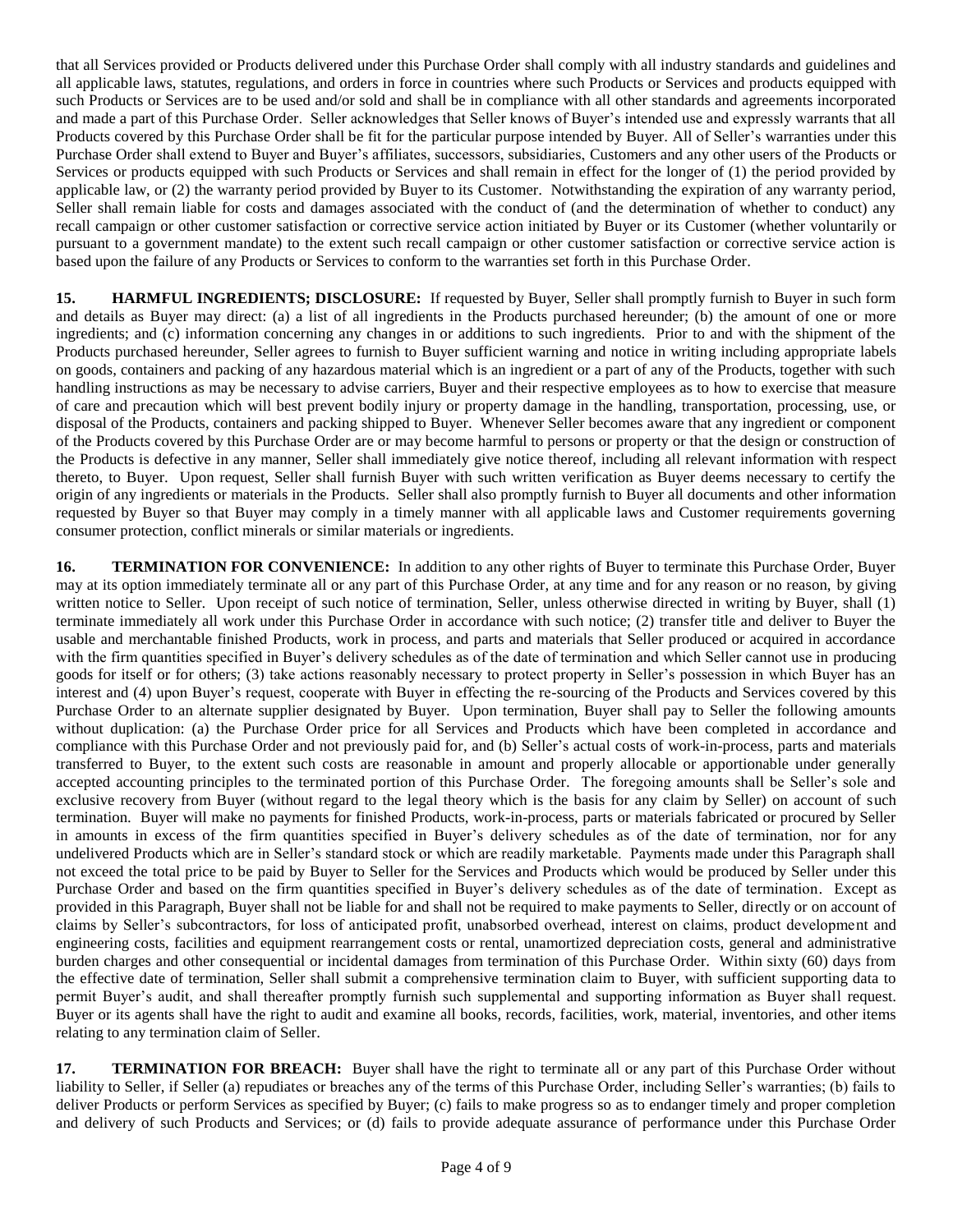within three (3) business days after written demand by Buyer; and does not correct such failure or breach within seven (7) days (or such shorter period of time if commercially reasonable under the circumstances) after receipt of written notice from Buyer specifying such failure or breach; and upon such termination, Buyer shall have all the rights by reason of Seller's default as provided hereunder or otherwise by law. If it is ultimately definitively determined that Seller was not in default, the rights and obligations of the parties shall be the same as if a notice of termination had been issued pursuant to Paragraph 16 of this Purchase Order.

**18. NO TERMINATION RIGHT BY SELLER:** Except as set forth in this Section, Seller agrees that it does not have right to terminate or cancel all or any part of this Purchase Order. Seller may terminate this Purchase only for non-payment of invoices for Products or Services which are thirty (30) or more days past due and material in amount, and then only if (a) Seller first provides Buyer written notice specifying the amounts past due (including invoice numbers and dates) and Seller's intent to terminate this Purchase Order if the past due amount is not paid and (b) Buyer within thirty (30) days of such notice does not either pay the amount claimed to be unpaid or inform Seller that the amount is disputed by Buyer. Seller may not suspend performance under this Purchase Order for any reason. During the period that any matter governed by this Purchase Order is in dispute and during all phases of any dispute resolution process, Seller shall continue to perform its obligations under this Purchase Order to ensure that Buyer's and its Customer's production or operations are not interrupted.

**19. INSOLVENCY:** Buyer may immediately terminate this Purchase Order in whole or in part without liability to Seller upon the occurrence of any of the following events (or any other comparable event): (a) insolvency of the Seller; (b) filing of a voluntary or involuntary petition for bankruptcy by or against Seller; (c) appointment of a receiver or trustee for Seller; or (d) execution of an assignment for the benefit of creditors by Seller, provided that any such petition, appointment, or assignment is not vacated or nullified within fifteen (15) days of such event.

**20. TRANSITION SUPPORT**: Upon the expiration or earlier termination of all or any portion of this Purchase Order for whatever reason, Seller agrees to promptly comply with all of its obligations under this Purchase Order and to take such further action as may be reasonably required by Buyer, including, without limitation, provision, at Buyer's request, of a sufficient bank of Products in addition to the firm quantities specified in Buyer's outstanding delivery schedules, to ensure that the transition of supply from Seller to any alternate seller chosen by Buyer will proceed smoothly.

**21. INTELLECTUAL PROPERTY; INDEMNITY:** Seller agrees (a) to indemnify, defend, and hold Buyer, Buyer's affiliates, Buyer's Customers, and their respective successors, assigns, directors, officers, employees and agents harmless from and against any and all injuries, damages, liabilities, claims, causes of action, demands, losses, costs and expenses (including reasonable attorney fees) arising out of any actual or alleged direct or contributory infringement of, or inducement to infringe, any United States or foreign patent, trademark, copyright, mask work right, or other proprietary right by reason of the manufacture, use or sale of the Products or Services ordered herein, including infringement arising out of compliance with specifications furnished by Buyer, or for actual or alleged misuse or misappropriation of a trade secret resulting directly or indirectly from Seller's actions; (b) to waive any claim against Buyer under the Uniform Commercial Code or otherwise, including any hold harmless or similar claim, in any way related to a claim asserted against Seller or Buyer for patent, trademark, copyright or mask work right infringement or the like, including claims arising out of compliance with specifications furnished by Buyer; and (c) to grant to Buyer a worldwide, nonexclusive, royalty-free, irrevocable license to repair and have repaired, to reconstruct and have reconstructed, the Products ordered hereunder. Seller assigns to Buyer all right, title and interest in and to all trademarks, copyrights and mask work rights in any material created for Buyer under this Purchase Order. Buyer does not transfer to Seller any patent, trade secret, trademark, service mark, copyright, mask work, or other intellectual property right of Buyer in formation, documents, or property that Buyer makes available to Seller hereunder.

**22. OWNERSHIP OF PROPRIETARY MATERIALS:** All works of original authorship, ideas, inventions (whether patentable, patented or not), know-how, processes, compilations of information, technical, engineering and/or CAD data, designs, drawings or other documents, trademarks and other intellectual property conceived, developed or reduced to practice by Seller in connection with, or pursuant to, this Purchase Order (collectively, "Proprietary Materials"), and all intellectual property rights in such Proprietary Materials, are owned by Buyer and not by Seller. Seller agrees that all such Proprietary Materials created by Seller are "works made for hire" as that term is used in connection with the U.S. Copyright Act. To the extent that, by operation of law, Seller owns any intellectual property rights in the Proprietary Materials, Seller hereby irrevocably assigns to Buyer all rights, title and interest, including copyrights and patent rights, in such Proprietary Materials. Seller shall ensure that all employees and authorized subcontractors to Seller shall have contracts with Seller in writing consistent with the terms of this Section. Any Seller marks or legends on Proprietary Materials such as "Confidential" or "Proprietary" will not affect Buyer's ownership and use of such Proprietary Materials.

**23. TECHNICAL INFORMATION DISCLOSED TO BUYER:** Seller agrees not to assert any claim (other than a claim for patent infringement) with respect to any technical information or data of any type whatsoever which Seller shall have disclosed or may hereafter disclose to Buyer in connection with the Products or Services covered by this Purchase Order.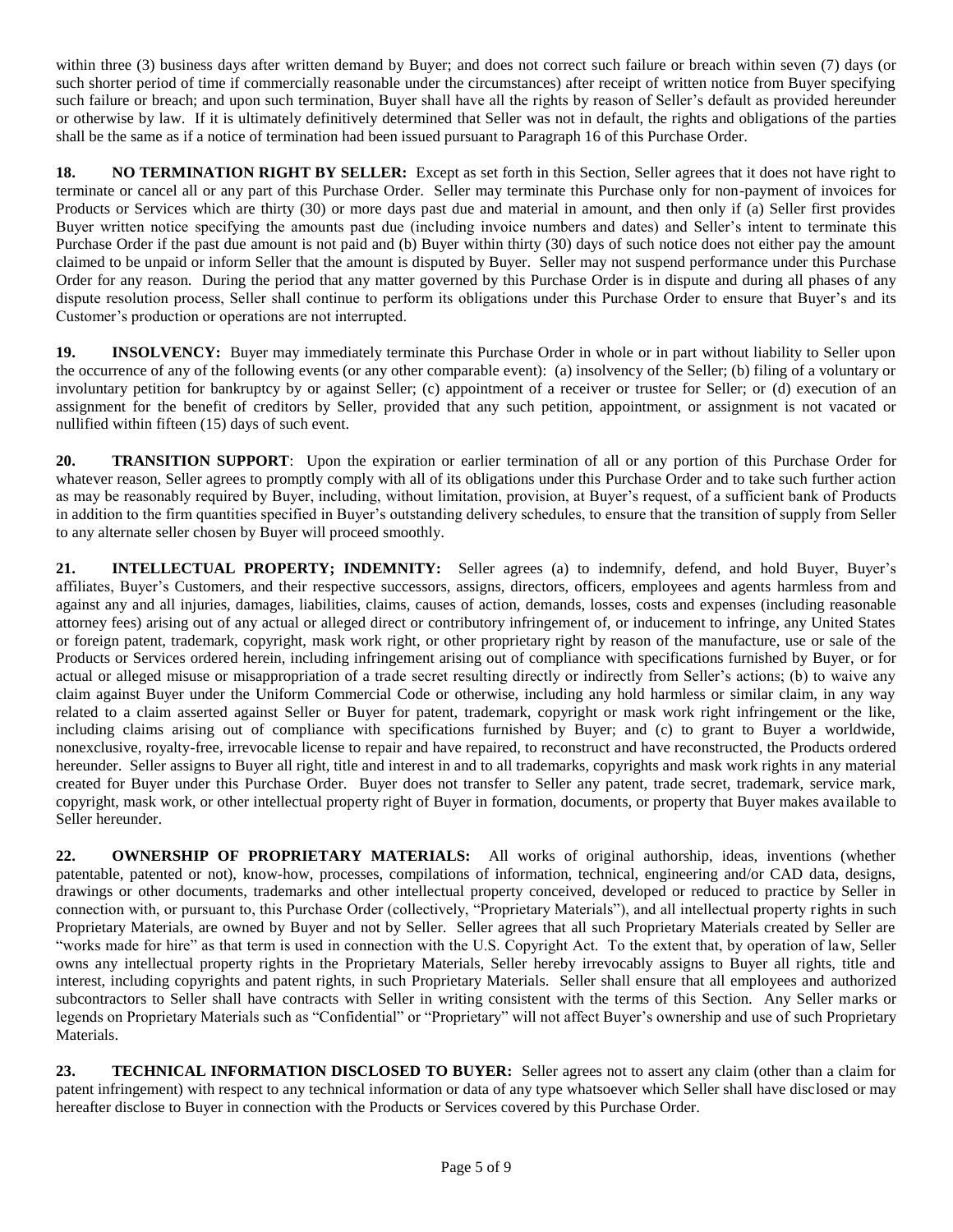**24. DISCLOSURE OF INFORMATION:** Unless otherwise expressly agreed to in writing by Buyer, all information disclosed by Buyer to Seller or to which Seller otherwise obtains access during the course of performance of this Purchase Order, shall be maintained in confidence by Seller and shall remain Buyer's property. Seller shall not disclose such information to third persons without the prior written consent of Buyer. Such information shall be used by Seller solely for purposes of performance of this Purchase Order.

**25. INDEMNIFICATION:** Seller shall indemnify, defend and hold Buyer, Buyer's affiliates, Buyer's Customers, and their respective successors, assigns, directors, officers, employees and agents harmless from and against any and all injuries, damages, liabilities, claims, causes of action, demands, losses, costs and expenses (including reasonable attorney fees) (collectively, "Damages") asserted against or incurred by Buyer or any such other person arising out of, in connection with, or resulting from: (a) the Products or Services (including without limitation, the selection, delivery, possession, use, operation or return of the Products or Services), (b) Seller's performance of or failure to perform obligations under this Purchase Order, including, without limitation, claims based on Seller's breach or alleged breach of warranty (whether or not the Products or Services have been incorporated into Buyer's products and/or resold by Buyer), (c) injury to, or death of, any persons, or damage to or loss of property arising out of performance of this Purchase Order by Seller, its employees, agents, contractors or sub-contractors or representatives, or the use or sale of any Product or Service by Buyer or Buyer's Customers, or (d) the use, maintenance and repair of Buyer's Property; provided, that Seller shall have no liability for Damages attributable solely to the gross negligence of Buyer.

**26. INSURANCE:** Seller shall maintain insurance coverage as is customary in Seller's industry and as otherwise required by law in such amounts and with such insurance carriers as are reasonably acceptable to Buyer; provided that Seller shall maintain insurance coverage not less than the following: (a) Worker's Compensation – Statutory Limits for the state or states in which this Purchase Order is to be performed (or evidence of authority to self-insure); (b) Employer's Liability - \$250,000; (c) Comprehensive General Liability (including Products, Operations and Blanket Contractual Liability) - \$1,000,000 per person, \$1,000,000 per occurrence Personal Injury, and \$1,000,000 per occurrence Property Damage or \$1,000,000 per occurrence Personal Injury and Property Damage combined single limit; and (d) Automobile Liability (including owned, non-owned and hired vehicles) - \$1,000,000 per person, \$1,000,000 per occurrence Personal Injury and \$1,000,000 per occurrence Property Damage, or \$1,000,000 per occurrence Personal Injury and Property Damage combined single limit. At Buyer's request, Seller shall furnish to Buyer certificates of insurance setting forth the amount(s) of coverage, policy number(s), and date(s) of expiration for insurance maintained by Seller and, if further requested by Buyer, such certificates will provide that Buyer shall receive thirty (30) days prior written notification from the insurer of any termination or reduction in the amount or scope of coverage. Seller's purchase of appropriate insurance coverage or the furnishing of certificates of insurance shall not release Seller of its obligations or liabilities under this Purchase Order. In the event of Seller's breach of this provision, Buyer shall have the right to terminate the undelivered portion of any Products or Services covered by this Purchase Order for default, and shall not be required to make further payments except for conforming Products delivered or Services rendered prior to termination.

**27. BUYER'S PROPERTY**: Any and all supplies, materials, tools, jigs, dies, gauges, fixtures, molds, patterns, equipment, documents, designs, specifications and other items furnished by Buyer, either directly or indirectly, to Seller or to any sub-supplier of Seller to perform this Purchase Order or for which Seller has been reimbursed by Buyer, shall be and remain the property of Buyer ("Buyer's Property"). Seller shall hold Buyer's Property on a bailment-at-will basis while in its possession or control and bear the risk of loss and damage to Buyer's Property. Buyer's Property shall at all times be properly housed and maintained by Seller, shall not be used by Seller for any purpose other than the performance of this Purchase Order, shall be conspicuously marked "Property of JAC Products, Inc." by Seller, shall not be commingled with the property of Seller or with that of a third person, and shall not be moved from Seller's premises without Buyer's prior written approval. Seller, at its expense, shall maintain, repair and refurbish Buyer's Property in first class condition, normal wear and tear excepted. All replacement parts, additions, improvements and accessories for such Buyer's Property shall automatically become Buyer's Property upon their incorporation into or attachment to Buyer's Property. Seller agrees that Buyer has the right, at any time, with or without reason and without payment of any kind to retake possession of or request return of any or all Buyer's Property, without the necessity of obtaining a court order. Upon the request of Buyer, Buyer's Property shall be immediately released to Buyer or delivered to Buyer by Seller, either (a) F.O.B. transport equipment at Seller's plant, properly packed and marked in accordance with the requirements of the carrier selected by Buyer to transport such property, or (b) to any location designated by Buyer, in which event Buyer shall pay to Seller the reasonable cost of delivery of such property to such location. Seller shall keep a true record of all Buyer's Property in its possession or control, shall give the representatives of Buyer access to such record on demand, shall provide Buyer, upon Buyer's request, with a written inventory of all Buyer's Property, and shall permit representatives of Buyer to perform their own inventory of Buyer's Property in Seller's possession or control. Seller's failure to deliver any item of Buyer's Property to Buyer (or its agent) at the end of the bailment, as directed by Buyer, will (1) be a breach of this Purchase Order, and (2) subject Seller to liability for, among other things, conversion and responsibility for all costs and expenses, including actual attorneys' fees, incurred by Buyer to recover such Buyer's Property. Seller acknowledges and agrees that (i) Seller has inspected Buyer's Property and is satisfied that Buyer's Property is suitable and fit for its purposes, and (ii) BUYER HAS NOT MADE AND DOES NOT MAKE ANY WARRANTY OR REPRESENTATION WHATSOEVER, EITHER EXPRESS OR IMPLIED, AS TO THE FITNESS, CONDITION, MERCHANTABILITY, DESIGN OR OPERATION OF ANY BUYER'S PROPERTY OR ITS FITNESS FOR ANY PARTICULAR PURPOSE. Buyer will not be liable to Seller for any loss,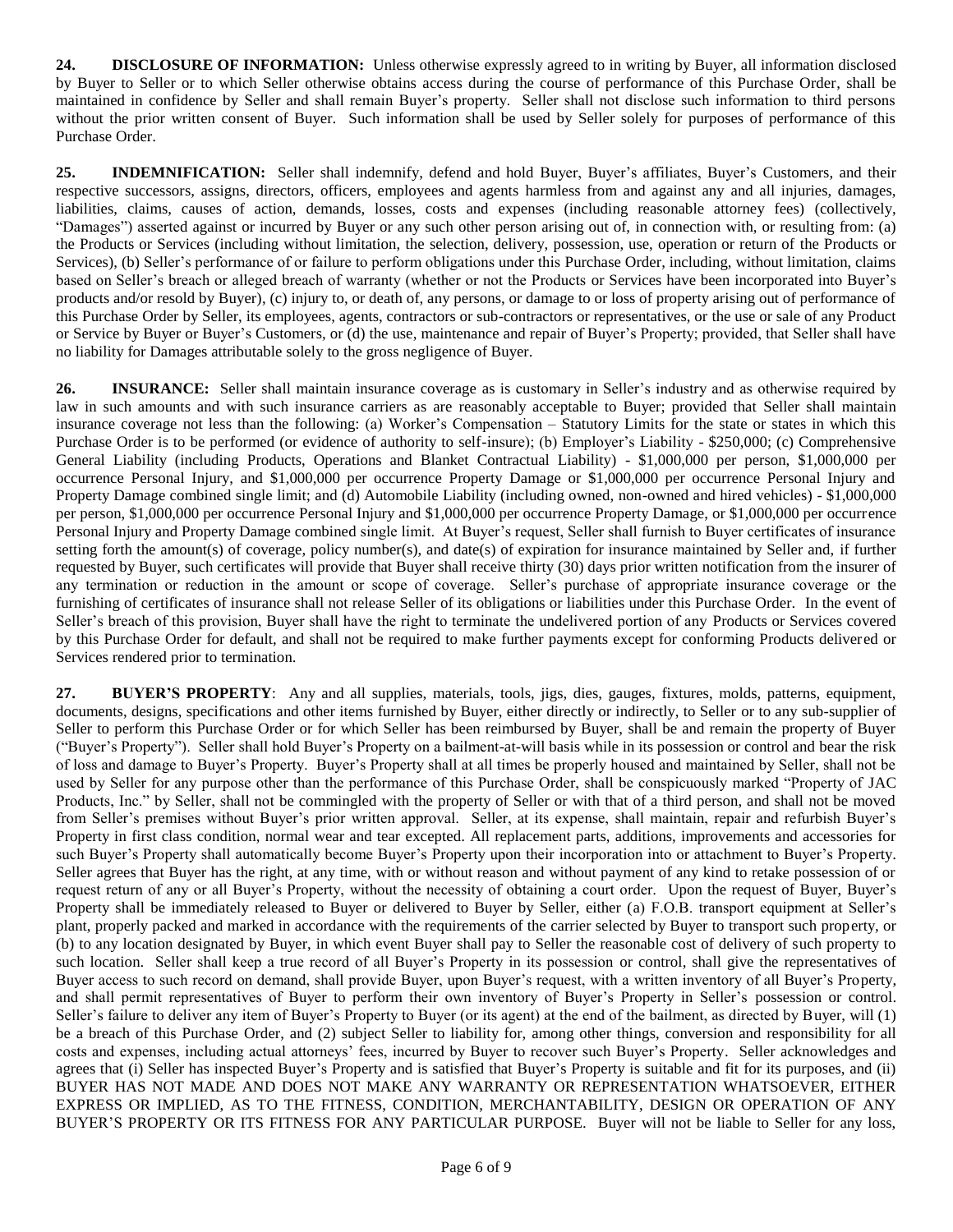damage, injury or expense of any kind or nature caused, directly or indirectly, by any Buyer's Property, including, without limitation, its use or maintenance, or its repair, service or adjustment, or by any interruption of service or for any loss of business whatsoever or howsoever caused, including, without limitation any anticipatory damages, loss of profits or any other indirect, special or consequential damages.

**28. SELLER'S PROPERTY:** Seller at its own expense shall furnish, keep in good condition and replace when necessary all supplies, materials, tools, jigs, dies, gauges, fixtures, molds, patterns, equipment, documents, designs, specifications and other items, excluding Buyer's Property, necessary for the production of Products ("Seller's Property"). Seller shall insure Seller's Property with full fire and extended coverage insurance for the replacement value thereof. Seller grants Buyer an irrevocable option to take possession of and title to Seller's Property that is special for the production of Products upon payment to Seller of the book value less any amounts which Buyer has previously paid to Seller for the cost of such Seller's Property; provided, however, that this option shall not apply if such Seller's Property is used to produce goods that are the standard stock of Seller or if a substantial quantity of like goods are being sold by Seller to others.

**29. LIENS:** Seller shall not take or permit any third party to take any security interest, lien or other interest in Buyer's Property. Seller expressly waives any lien, including, without limitation, molder's, builder's, or artisan's or similar liens or any security interest that Seller might otherwise have on any Products for any amounts owed Seller by the Buyer or Buyer's Customer. If requested by Buyer, Seller shall furnish all necessary lien waivers, affidavits or other documents arising out of the furnishing of the Products necessary for release of any purported lien or security interest.

**30. REMEDIES:** The rights and remedies reserved to Buyer in this Purchase Order shall be cumulative and in addition to all other or further remedies provided at law or in equity. Without limiting the generality of the foregoing, Seller acknowledges and agrees that money damages would not be a sufficient remedy for any actual, anticipatory or threatened breach of this Purchase Order by Seller with respect to its delivery of Products or Services to Buyer and that, in addition to all other rights and remedies that Buyer may have, Buyer shall be entitled to specific performance and temporary, preliminary and permanent injunctive or other equitable relief as a remedy for any such breach, without proof of actual damages and without bond or other security being required.

**31. LIMIT OF BUYER'S LIABILTY AND COMMENSEMENT OF ACTIONS:** Buyer shall not be liable for anticipated profits or for special, incidental or consequential damages. Buyer's liability on any claim of any kind for any loss or damage arising out of or in connection with this Purchase Order or from the performance or breach thereof shall not exceed the amounts set forth in the above Termination for Convenience section. Any action resulting from any breach on the part of Buyer as to Products or Services under this Purchase Order must be commenced within one (1) year after the cause of the action has accrued.

**32. SERVICE AND REPLACEMENT PARTS:** If requested by Buyer, Seller will sell to Buyer all Products necessary for Buyer to fulfill Buyer's and its Customers' service and replacement parts requirements for the current model year at the then current production prices under this Purchase Order plus the actual net cost differential for required unique packaging. If the Products are systems, modules or assemblies, Seller will sell the components or parts of such systems, modules or assemblies at prices that will not in the aggregate exceed the then current production price under this Purchase Order for the system, module or assembly plus the actual net cost differential for required unique packaging, less the costs of labor involved in connection with the system, module or assembly. After the current model production of the vehicle involved, Seller will sell to Buyer all Products necessary for Buyer to fulfill Buyer's and its Customers' service and replacement parts requirements for past model years at the prices specified in the last Purchase Order for current model production plus the actual net cost differential for required unique packaging for the first five (5) years of past model service. For the following ten (10) years of past model service or such longer period as Buyer's Customer requires, the prices shall be as specified in the last Purchase Order for current model production plus the actual net cost differential for required unique packaging, plus any actual net cost differential for manufacturing costs as negotiated by Seller and Buyer.

**33. CUSTOMS, DUTY DRAWBACK RIGHTS, EXPORT CONTROLS:** This Purchase Order includes all related customs duty drawback rights, if any, which Seller can transfer to Buyer. Seller shall inform Buyer of the existence of any such rights, and upon request, supply such documents as may be required for Buyer to obtain such drawback. Export licenses or authorizations necessary for the export of any Products shall be the responsibility of Seller unless otherwise indicated in this Purchase Order. Seller agrees to be responsible for any incorrect information provided by Seller or any noncompliance with U.S. Customs regulations by Seller that results in penalties, additional duties and/or additional costs incurred by Buyer. Seller agrees to comply with all security procedures required by Customs-Trade Partnership Against Terrorism (C-TPAT).

**34. NETTING, SETOFF AND RECOUPMENT:** All amounts due from Buyer or Buyer's affiliates to Seller or Seller's affiliates shall be net of any indebtedness or other obligations of Seller or Seller's affiliates to Buyer or Buyer's affiliates. Buyer or any of Buyer's affiliates may, without notice to Seller or any of Seller's affiliates, set-off against or recoup from any amounts due or to become due from Seller or Seller's affiliates to Buyer or Buyer's affiliates, however and whenever arising. In the event that Buyer or any of Buyer's affiliates reasonably feels itself at risk as to any amount owed by Seller or Seller's affiliates, Buyer or Buyer's affiliates may withhold and recoup a corresponding amount due Seller or Seller's affiliates to protect against such risk. In addition to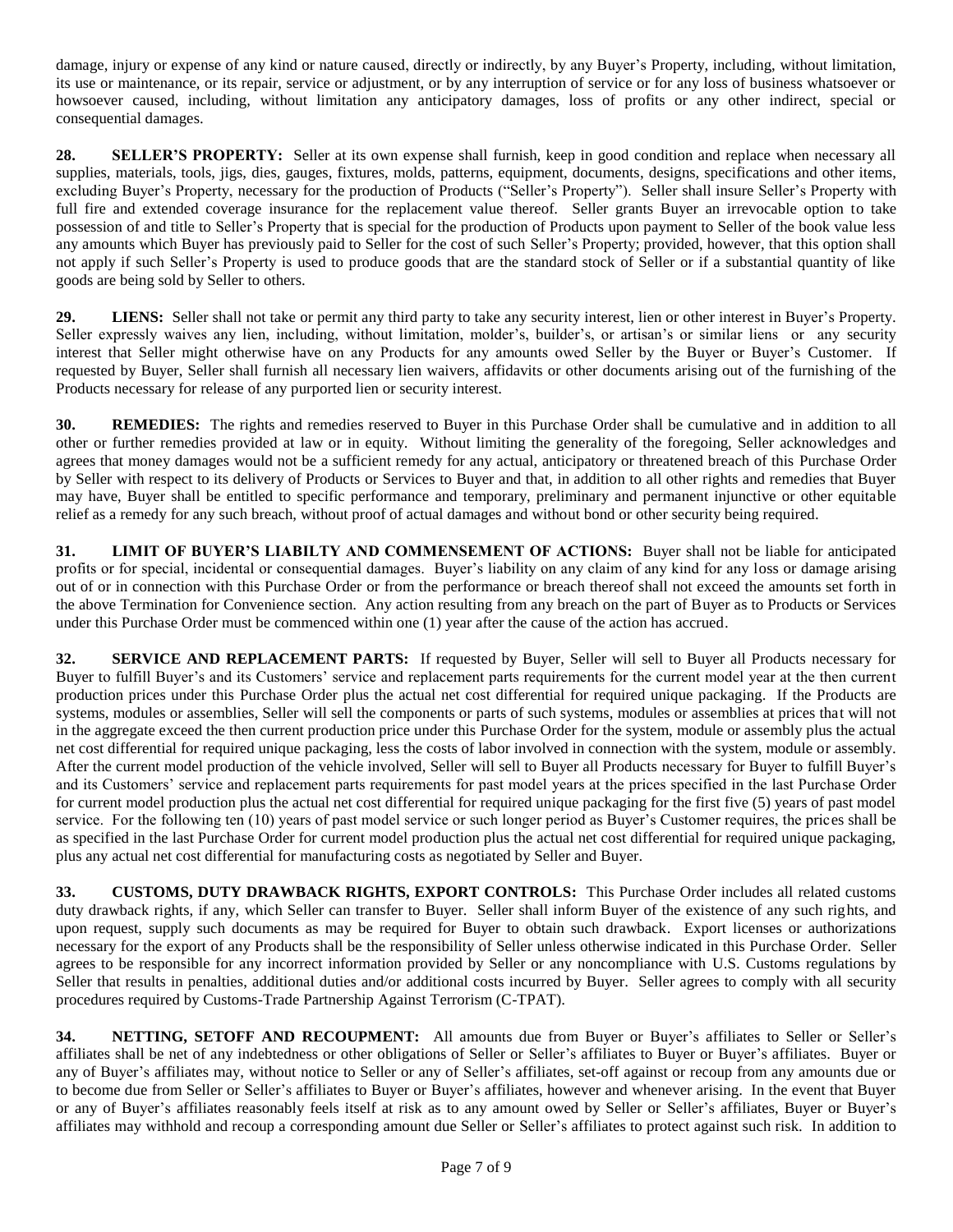any rights otherwise provided or allowed by law or this Purchase Order, Buyer or any of Buyer's affiliates may retain or defer payment of all or any portion of the amount due from Buyer or Buyer's affiliates (even if such amount is not disputed, contingent or unliquidated and is otherwise due) to the extent of any obligation of Seller or Seller's affiliates to Buyer or Buyer's affiliates, even if such obligation is disputed, contingent or unliquidated, until such obligation is resolved. Without limiting the generality of the foregoing, and by way of example only, in the event Seller or any of Seller's affiliates is subject to insolvency, bankruptcy, receivership, liquidation or other similar proceedings, Buyer or any of Buyer's affiliates may defer payments due to Seller or any of Seller's affiliates, via an administrative hold or otherwise, against potential damages arising from rejection or otherwise. Seller unconditionally guaranties payment when due of all existing and future obligations of any of its affiliates to Buyer or any of Buyer's affiliates, provided however, that the amount guarantied by Seller shall not exceed the amount owed by Buyer to Seller under this Purchase Order from time to time and at any given time.

**35. ADVERTISING:** Seller shall not, without first obtaining the written consent of Buyer, in any manner advertise, publish, or otherwise disclose the fact that the Seller has contracted to furnish Buyer the Products or Services herein ordered, or use any trademarks or trade names of Buyer in Seller's advertising or promotional materials. In the event of Seller's breach of this provision, Buyer shall have the right to terminate this Purchase Order without any liability to Seller.

**36. COMPLIANCE WITH AND APPLICABILITY OF LAW:** Seller agrees to fully comply with all federal, state and local laws, executive orders, rules, regulations and ordinances ("Laws"), including Laws of countries of manufacture or use, that may be applicable to Seller's performance of its obligations under this Purchase Order and this Purchase Order shall include and incorporate by reference all the clauses required by the provisions of said Laws. Seller agrees to defend, indemnify and hold Buyer harmless from and against any loss, including but not limited to, any fines, penalties and corrective measures, Buyer may sustain by reason of Seller's failure to comply with said Laws in connection with the design, manufacture and/or installation (if installation is included) of Products or the provision of Services. Buyer is an equal opportunity employer and Seller therefore shall comply with: (a) all provisions of 41 C.F.R. 60–1.4, as amended, pertaining to the equal opportunity clause in government contracts; (b) all provisions of 41 C.F.R. 60-250, as amended, pertaining to affirmative action for disabled veterans of Vietnam Era; and (c) all provisions of 41 C.F.R. 60-741, as amended, pertaining to affirmative action for handicapped workers. Seller certifies that it is in compliance with all applicable provisions of 41 C.F.R. 60-1, including, but not limited to: (i) developing and presently having in full force and effect a written affirmative action compliance program for each of its establishments as required by 41 C.F.R. 60-1.40, as amended; (ii) filing EEO-1 Reports as required by 41 C.F.R. 60-1.7, as amended; and (iii) neither maintaining segregated facilities nor permitting its employees to perform services at segregated facilities as prohibited by 41 C.F.R. 60-1.8, as amended. Buyer requests that Seller adopt and implement a policy to extend employment opportunities to qualified applicants and employees on an equal basis regardless of an individual's age, race, color, sex, religion or national origin. Seller represents that neither it nor any of its subcontractors will utilize child, slave, prisoner or any other form of forced or involuntary labor, or engage in abusive employment or corrupt business practices in the supply of Products or Services under this Purchase Order.

**37. AUDITS AND INSPECTIONS:** Seller agrees to retain all books, records, certifications, reports and other documents and data related to this Purchase Order, Seller's performance under this Purchase Order and all Products and Services under this Purchase Order for a period equal to the longer of (a) the life of the applicable Product, and (b) three (3) years after receiving final payment from Buyer under this Purchase Order. Seller shall make all such items available for inspection by Buyer and, when requested by Buyer, furnish Buyer with copies of any such documents or data. Buyer shall have the right to inspect and audit Seller's books, records, operations and facilities, including Seller's quality system, to insure Seller's compliance with the terms of this Purchase Order. Buyer and its representatives may audit Seller's records of transactions to the extent needed to verify the quantities shipped and that the prices charged match the Purchase Order prices. Upon Buyer's request, Seller shall permit Buyer and its representatives to review Seller's books and records concerning Seller's overall financial condition and continued ability to perform under this Purchase Order and agrees to provide Buyer with full and complete access to all such books and records for such purpose. Seller shall provide Buyer with reasonable access to its facilities and otherwise cooperate and facilitate any such inspections and/or audits by Buyer. Notwithstanding the foregoing, no inspection or failure to inspect by Buyer shall alter Seller's obligations under this Purchase Order.

**38. NO IMPLIED WAIVER:** The failure of either party at any time to require performance by the other party of any provision of this Purchase Order shall in no way affect the right to require such performance at any time thereafter, nor shall the waiver of either party of a breach of any provision of this Purchase Order constitute a waiver of any succeeding breach of the same or any other provision.

**39. SUCCESSORS:** This Purchase Order shall be binding upon, and shall inure to the benefit of, the parties hereto and their respective heirs, legal representatives, successors and assigns.

**40. ASSIGNMENT AND DELEGATION:** Seller shall not assign its rights or delegate its obligations under this Purchase Order without the prior written consent of Buyer, and any attempt to make such assignment or delegation without such consent shall be void.